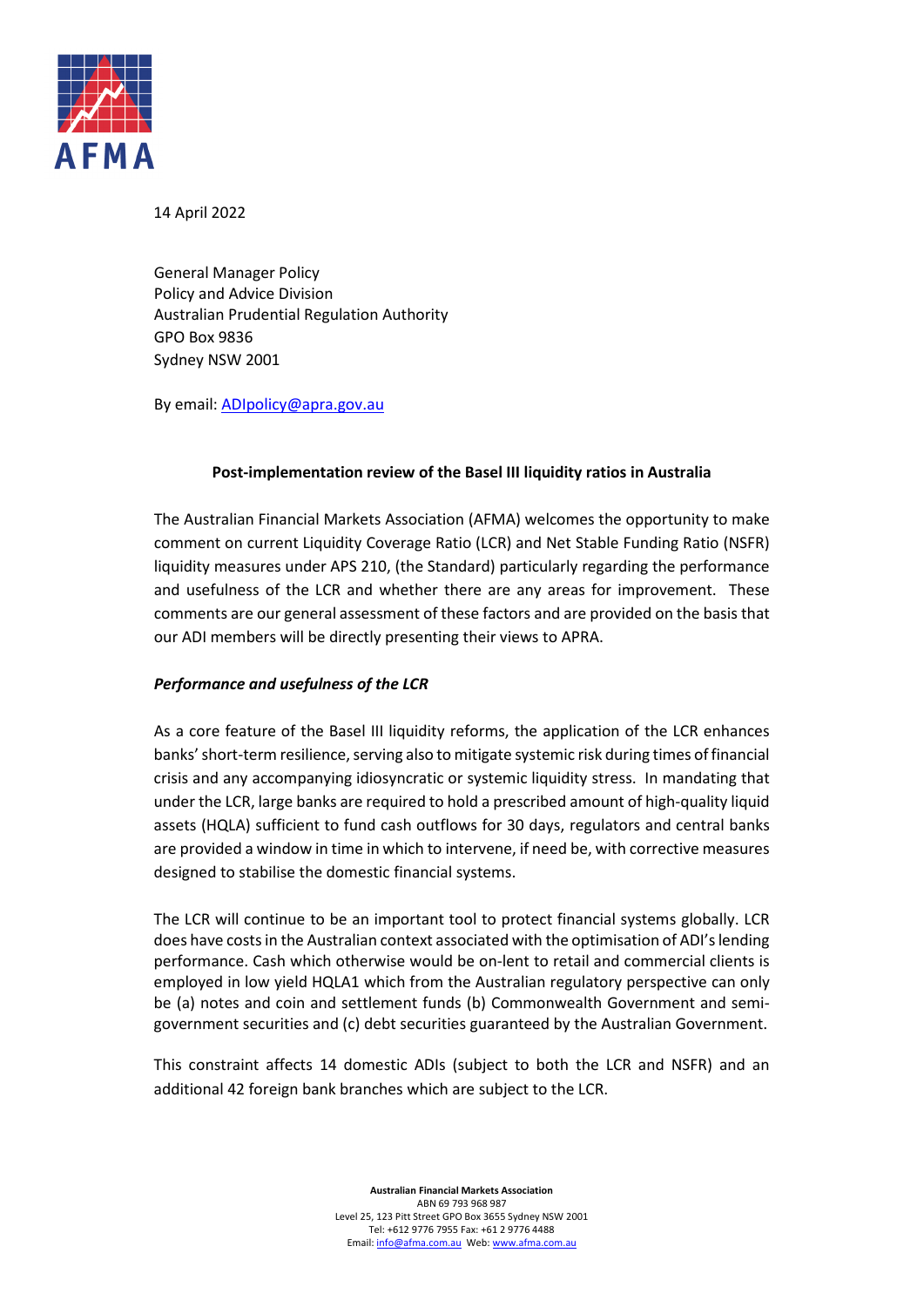#### *Areas for Improvement*

#### *1. Recognition of a broader class of HQLA1 assets and HQLA2 assets*

The current APS 210, while defining what constitutes HQLA1, does not recognise as eligible any Australian currency (AUD) debt security issued by what are widely referred to as Public Sector Entities (PSEs) or alternatively Supranational, Sovereign and Agency (SSA) Australian dollar denominated bonds, where such securities are assigned a zero per cent risk-weight. These securities are now widely traded in the Australian and global debt markets and may warrant APRA's consideration as eligible for inclusion in HQLA1. We note that these securities are eligible for RBA Repo.

Similarly, APS210, while defining what constitutes HQLA 2A and 2B assets, it does not recognise the existence of any assets as satisfying the liquidity criteria as described within the Standard, this notwithstanding that active deep and liquid markets exist in both debt securities issued by PSE's or SSA's and assigned a 20 per cent risk weight, and for certain ASX200 equities. AFMA contends that the former, ie PSE and SSA debt securities, are now widely traded in the Australian and global debt markets and should warrant APRA's consideration as eligible for inclusion in HQLA2A, while the latter ASX200 equities are similarly widely traded and may also warrant further consideration (excluding bank stocks) as eligible HQLA2B assets. It is acknowledged that an alternative methodology for monetisation of ASX200 securities would need to be developed as these are currently not eligible for repurchase agreement with the RBA.

# *2. Potential to only apply the LCR and NSFR to designated significant financial institutions*

On 4th April 2022 APRA issued a consultation on minor amendments to centralise the definition of a significant financial institution (SFI) across a range of prudential standards. As proposed by APRA this definition will exclude all foreign ADIs, which suggests that the nature, scale and complexity of a foreign ADI generally reduces the systemic importance in the Australian context, particularly as foreign ADIs business activities and associated liquidity management are ultimately constrained by the LCR and NSFR requirements that apply in the head office jurisdiction. In authorising a foreign ADI to conduct business in Australia we believe that APRA will have taken this into account.

On this basis APRA may wish to consider also applying the definition to APS 210, recasting the applicability of the LCR and NSFR to SFIs only and potentially applying the minimum liquidity holdings approach (MLH) to foreign ADIs, while also assigning (from the current LCR requirement) appropriate recognition of access to head office funds via a documented committed funding facility provided by the head office to the foreign ADI to a maximum of 50% of the MLH requirement.